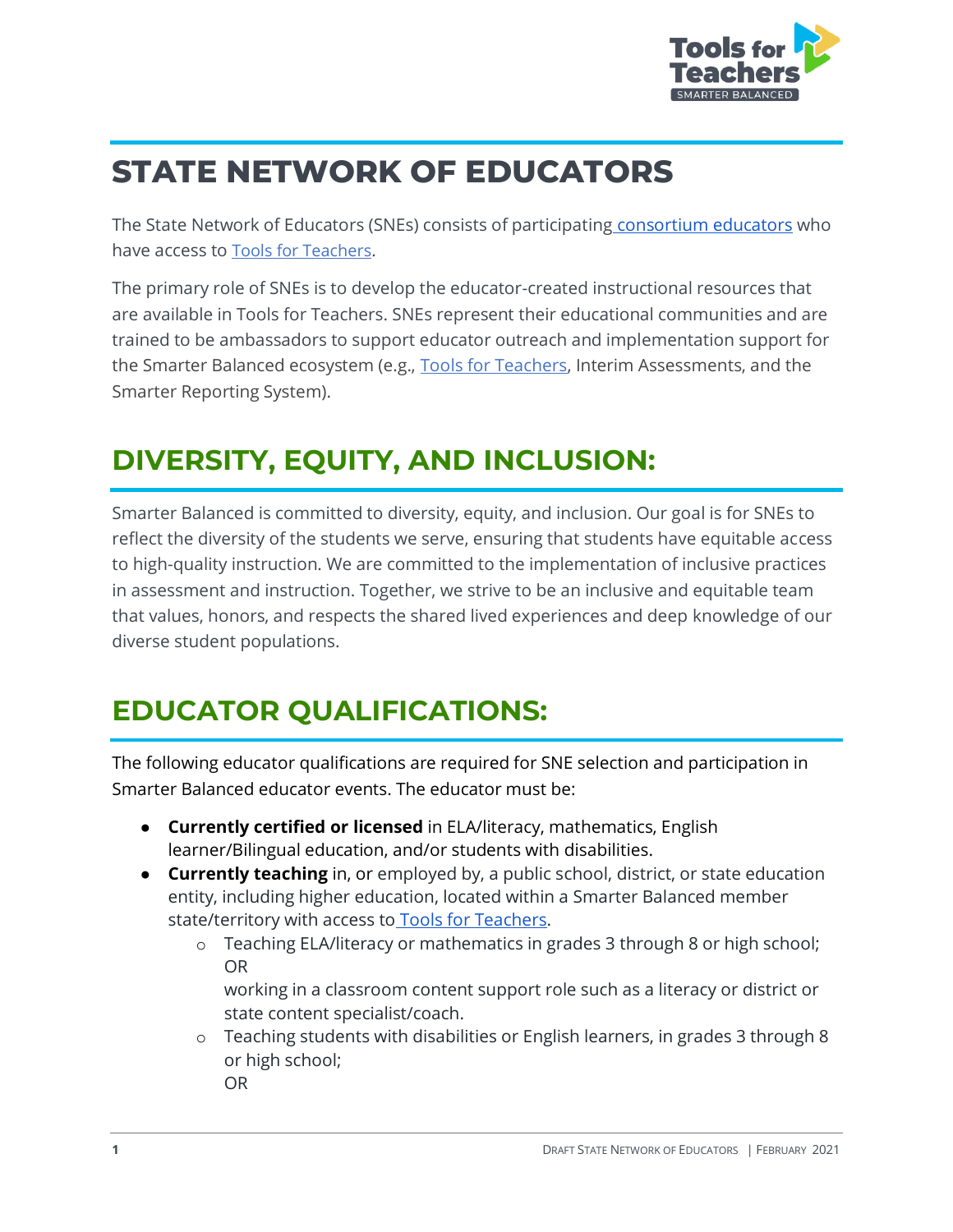

working in a support role such as a district/school coordinator or instructional specialist/coach.

o Working in a state curriculum & instruction, assessment, accessibility, ELA/literacy or mathematics content role; OR

working in a classroom content support role such as a literacy or mathematics coach/coordinator or instructional specialist.

## **SNE WORKSHOP RECRUITMENT:**

Smarter Balanced staff assists with [SNE recruitment](https://sne.smarterbalanced.org/) annually via the SNE Workshop "Savethe-Date" survey. This survey provides educators from each member state/territory with an opportunity to express interest in being selected to participate in the Smarter Balanced resource development process at an SNE Workshop.

SNE Workshop space is limited, and selection is based on multiple factors including, but not limited to, the workshop goals and grade-level content needs of the event. All educator survey data is shared with the State Leadership Team (SLT) members, and if an educator is not selected to participate in an event, the SLT may follow up with other state/territory educator opportunities.

SLT members may also recruit SNEs throughout the year. Upon selection, the SLT can initiate the SNE training process by contacting Sarah Birgé, Educator Engagement Specialist, at [sarah.birge@smarterbalanced.org.](mailto:sarah.birge@smarterbalanced.org)

### **TRAINING & RESOURCE DEVELOPMENT:**

SNEs complete extensive online training that includes learning about the Smarter Balanced Instructional Supports Ecosystem, the formative assessment process, document accessibility, and how to use the [Tools for Teachers](https://smartertoolsforteachers.org/) resource authoring tool prior to participating in their first SNE Workshop. Smarter Balanced staff enrolls SNEs into the required online training and communicates educator training completion status with the SLT members.

SNEs continue their training at SNE Workshops as they work collaboratively with consortium education peers on resource development as they create, revise, and provide feedback on resources using the established [Tools for Teachers](https://smartertoolsforteachers.org/) resource Quality Criteria. Instructional resources are developed collaboratively to ensure each completed resource represents high-quality, differentiated instructional resources that focus on the formative assessment process.